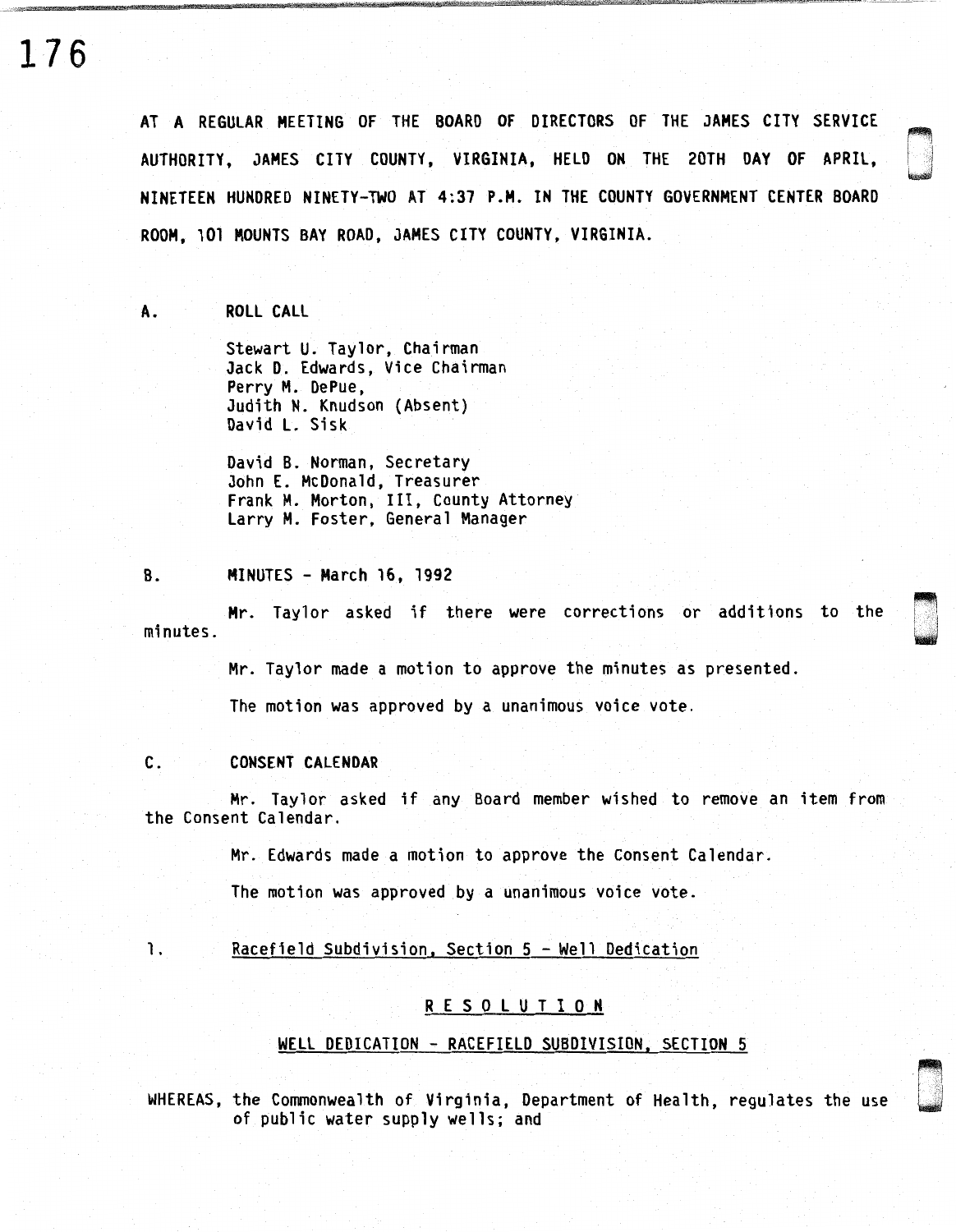- WHEREAS, Commonwealth regulations require the well lot to be dedicated for water supply use only, to prevent contamination; and
- WHEREAS, the James City Service Authority desires to operate the Racefield Subdivision, Section 5 water supply system as a public water supply system.
- NOW, THEREFORE, BE IT RESOLVED that the Board of Directors of the James City Service Authority, James City County, Virginia, does hereby authorize and direct its Chairman and Secretary to execute the well dedication document for Racefield Subdivision, Section 5, water supply system on behalf of the James City Service Authority.
- 

2. Quitclaim of Sewer Easement within Chisel Run Road Right-of-Way

## R E S 0 L U T I 0 N

### QUITCLAIM OF SEWER EASEMENT WITHIN

#### CHISEL RUN ROAD RIGHT-OF-WAY

- WHEREAS, the Chisel Run Road right-of-way is being dedicated to the Commonwealth of Virginia for roadway purposes; and
- WHEREAS, existing easements within the right-of-way to be dedicated must be quitclaimed to the Commonwealth of Virginia; and
- WHEREAS, the James City Service Authority has rights, title and interest in and to a 20-foot wide sanitary sewer easement within the Chisel Run Road right-of-way to be dedicated.
- NOW, THEREFORE, BE IT RESOLVED that the Board of Directors of the James City Service Authority, James City County, Virginia, does hereby quitclaim its right, title and interest in and to the 20-foot sanitary sewer easement within the Chisel Run Road right-of-way subject to the conditions set forth in that certain Quitclaim Deed dated April 20, 1992, by and between the James City Service Authority and the Commonwealth of Virginia.
- BE IT FURTHER RESOLVED that the Chairman and Secretary of the Board of Directors are hereby authorized and directed to execute that certain Quitclaim Deed hereinbefore described.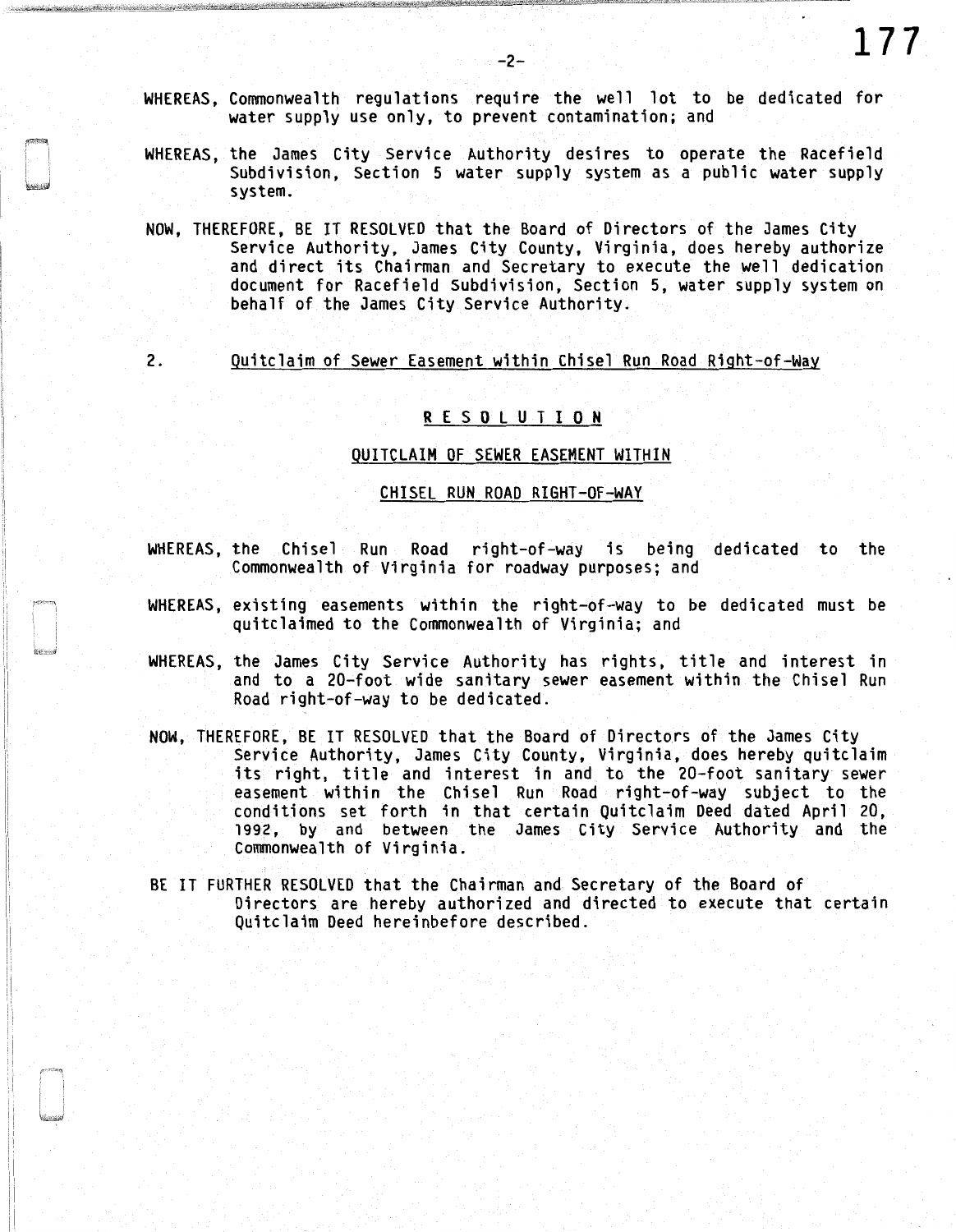## Conveyance of Ford's Colony Well Site

**178** 

3.

## R E S 0 L U T I **0 N**

D

0 '

-3-

## CONVEYANCE OF 0.267-ACRE WELL SITE PARCEL

### TO FORD'S COLONY COUNTRY CLUB, INC.

- WHEREAS, Ford's Colony Country Club, Inc., conveyed a 0.267 acre parcel of land to the James City Service Authority by deed dated November 16, 1989, of record in the Clerk's Office of the Circuit Court for James City County, Virginia, in Deed Book 460, Page 160, and Plat Book 51, Page 77; and
- WHEREAS, the James City Service Authority has determined that the 0.267-acre parcel is not suitable for use as a production well site; and
- WHEREAS, the James City Service Authority desires to return the 0.267-acre parcel to the Ford's Colony Country Club, Inc.
- NOW, THEREFORE, BE IT RESOLVED by the Board of Directors of the James City Service Authority, James City County, Virginia, that its Chairman and Secretary are hereby authorized and directed to execute that certain deed dated April 20, 1992, conveying the 0.267-acre parcel of land to Ford's Colony Country Club, Inc., in fee simple.
- 4. National Park Service Right-of-Way Permits

## R E S 0 L U T I 0 N

### NATIONAL PARK SERVICE RIGHT-OF-WAY PERMIT NO. 4290-92-001

- WHEREAS, the James City Service Authority has sewer lines located on property owned by the National Park Service; and
- WHEREAS, the James City Service Authority has been requested to renew its existing Right-of-Way Permits for these sewer lines with the National Park Service.
- NOW, THEREFORE, BE IT RESOLVED by the Board of Directors of the James City Service Authority, James City County, Virginia, that the General Manager of the James City Service Authority is authorized to sign Right-of-Way Permit No. 4290-92-001 renewing the permits for the locations of these sewer lines.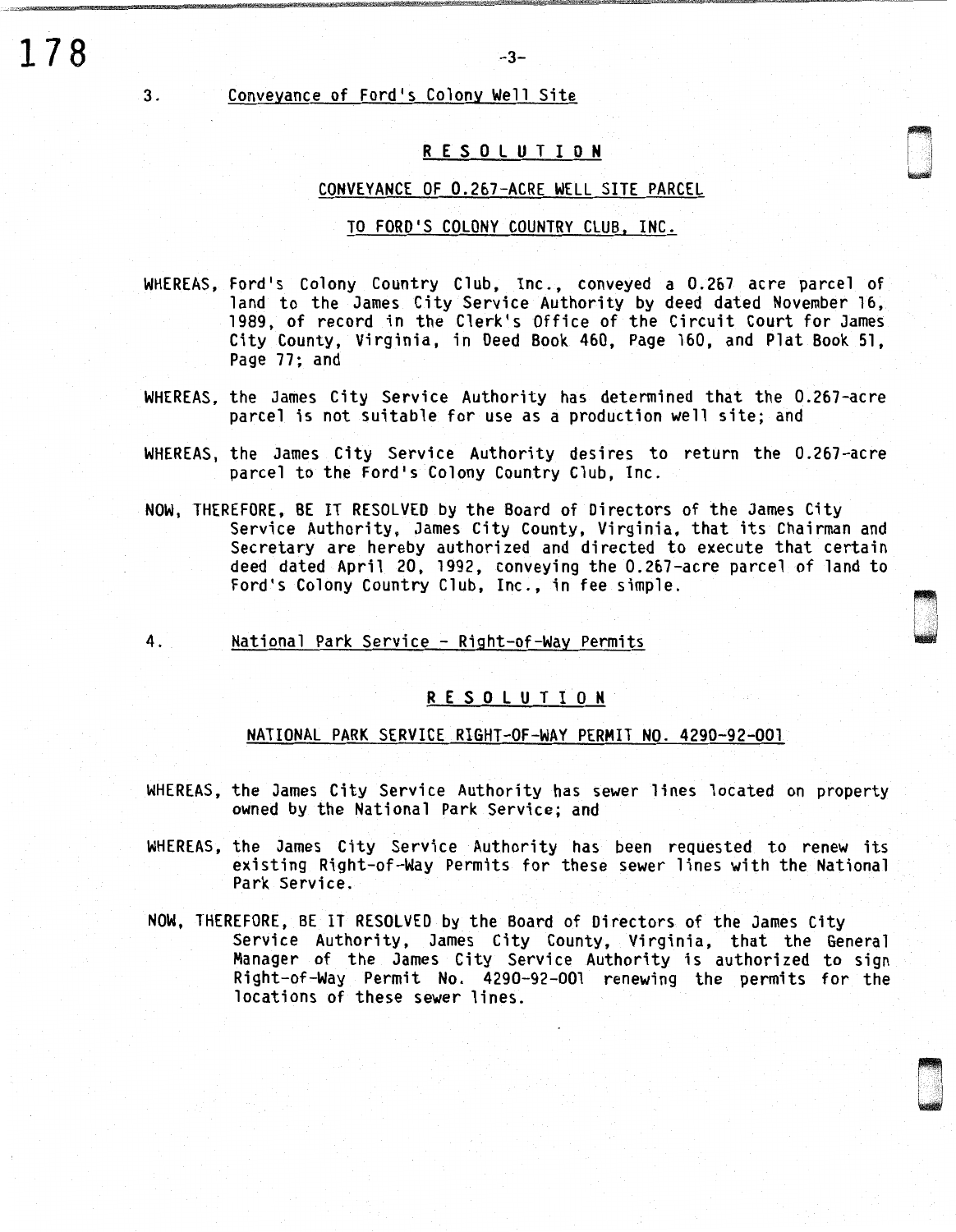# D. BOARD REQUESTS AND DIRECTIVES - None Mr. DePue made a motion to adjourn.

The motion was approved by a unanimous voice vote.

The Board of Directors adjourned at 4:39 p.m.

Norman Davi R Secretary

2142w

 $\sqrt{100}$  ( $\sqrt{100}$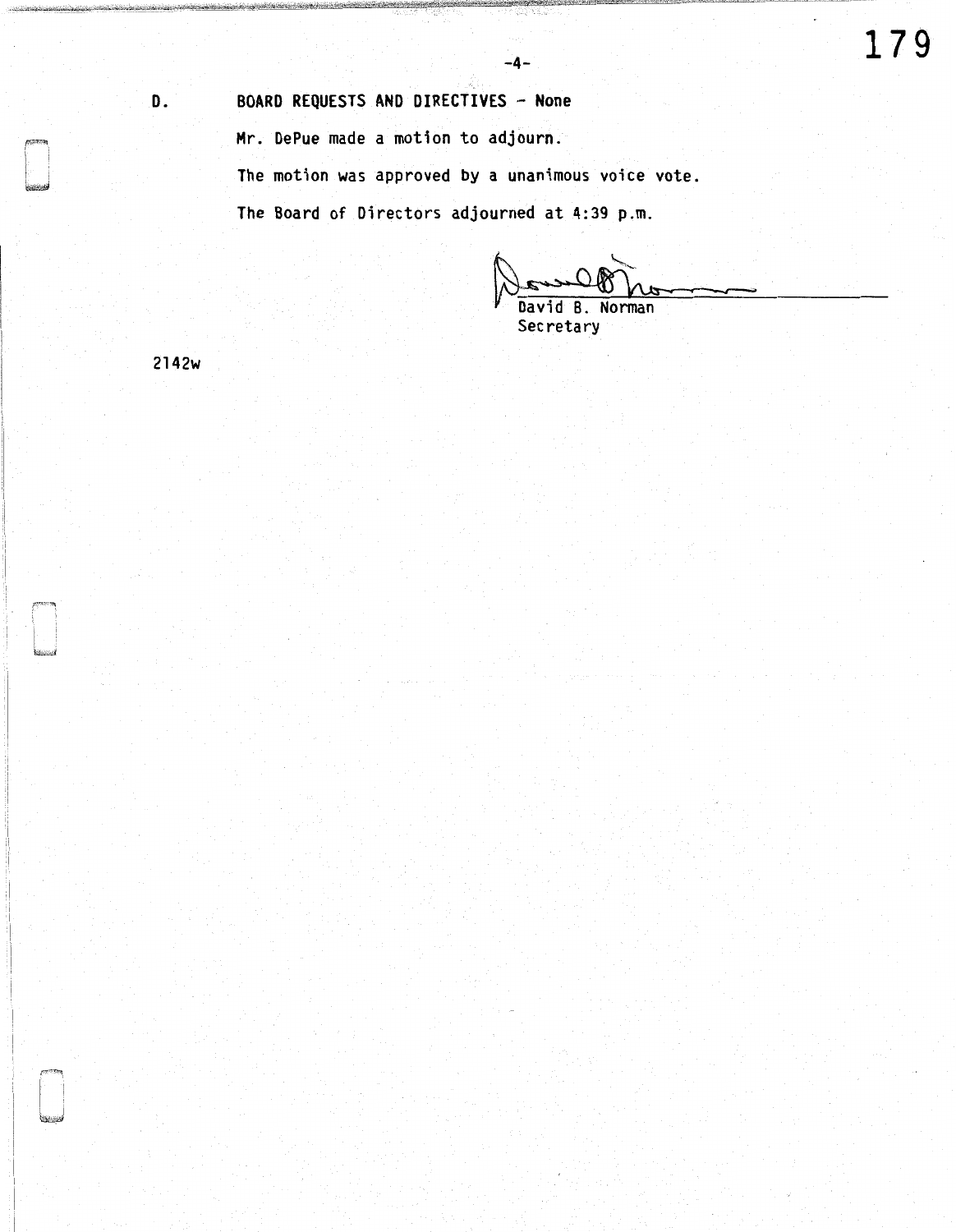## WELL DEDICATION

The James City Service Authority, created by the County of James<br>City, Virginia, organized and existing under the laws of the Commonwealth of Virginia, does hereby dedicate that tract or parcel of real estate situated, lying and being in James City County, Virginia, more particularly described by deed dated February 26, 1992, of record in Deed Book 557, Page 158, in the Clerk's Office of the Circuit Court of James City County, Virginia, and as shown on the attached plat; being the identical real estate which the James City Service Authority acquired by grant with General Warranty and English Covenants of iitle from the Trustees of Tidewater Land Trust.' Said dedication being to establish the aforesaid area for water supply use only, and the said James City Service Authority agrees that only appurtenances pertinent to the water supply system will be constructed in said area dedicated and that said lot will not be used for human habitation or other sources of contamination.

The full interest and control of the aforesaid area dedicated shall remain with the James City Service Authority and this instrument is solely for the purpose of assuring the Department of Health of the Commonwealth of Virginia as to the matters hereinabove set forth so long as said parcel is used for a water supply system; and this dedication shall be null and void and of no further effect should the wells on the said premises be abandoned and the use thereof for a water supply system cease.

WITNESS the following signatures and seals this 20th day of April, 1992.

JAMES CITY SERVICE AUTHORITY

By:  $\frac{VUUU_{11}}{V}$ Chairman, Board of Directors

Attest: David B. Norman Secretary to the Board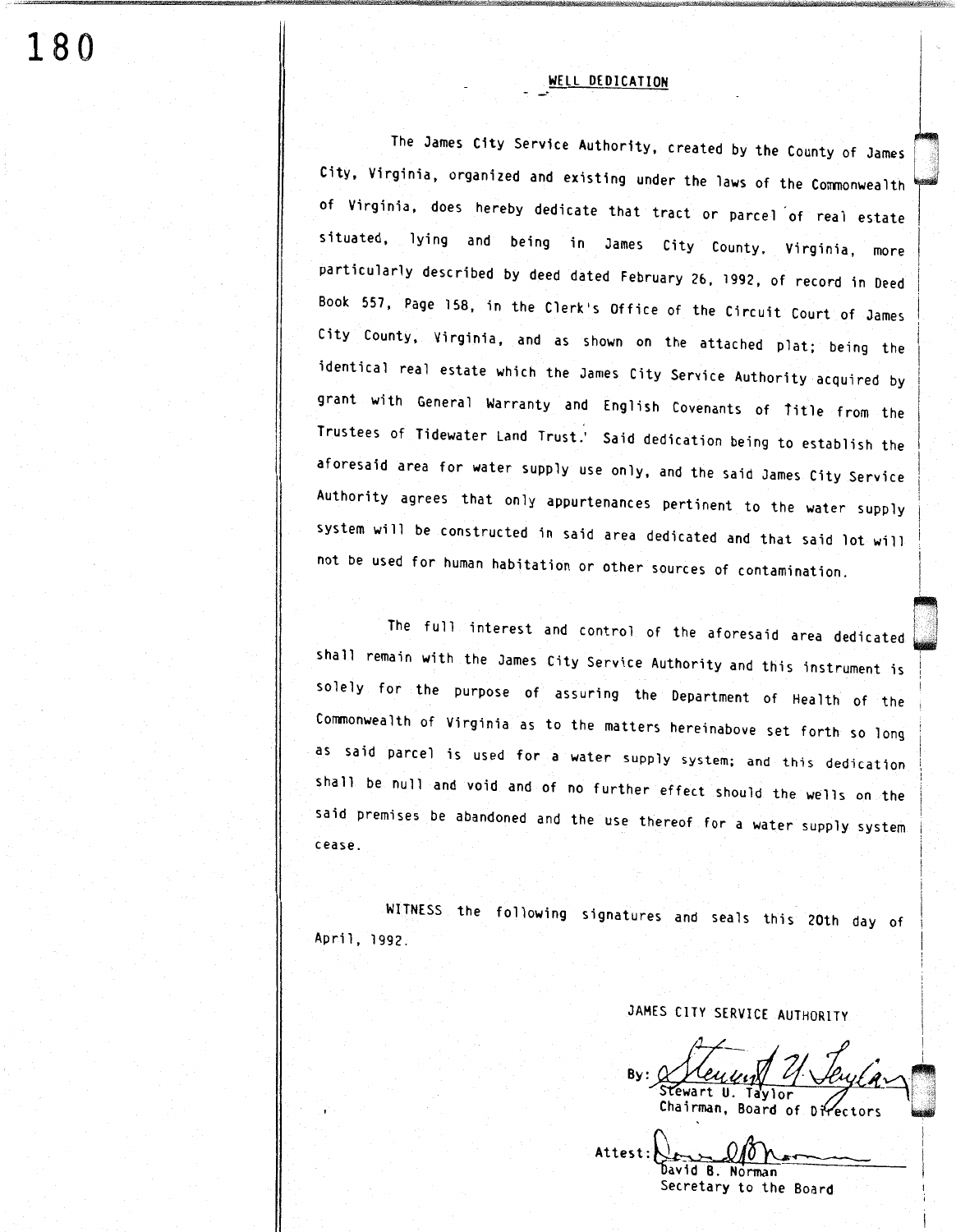## RECORDATION TAX EXEMPT, PER CODE OF VIRGINIA, 1950 AS AMENDED, SECTION 58.1-811 A (3)

181

.\_,.

THIS DEED OF QUITCLAIM, made and entered into this 20th day of April, 1992, by and between the JAMES CITY SERVICE AUTHORITY, created by the County of James City, Virginia, organized and existing under the laws of the Commonwealth of Virginia, party of the first part, and the COMMONWEALTH OF VIRGINIA, party of the second part.

WITNESSETH: That for and in consideration of ONE DOLLAR (\$1.00) cash in hand paid, receipt of which is hereby acknowledged, the JAMES CITY SERVICE AUTHORITY does hereby quitclaim and release unto the COMMONWEALTH OF VIRGINIA, all of its right, title and interest in and to the following described easement and right-of-way:

> All of the right, title, and interest of the James City Service Authority in and to that portion of the "20' J.C.S.A. Sanitary Sewer Easement' which lies within the proposed Chisel Run Road right-of-way as shown on that certain plat entitled, "STREET DEDICATION PLAT FOR CHISEL RUN ROAD, JAMES CITY COUNTY, VIRGINIA", prepared by Freemen and Associates, Land Surveyors, Williamsburg, Virginia, dated January lb, 1992, which said plat is attached hereto and recorded herewith for a more complete description of the easement herein released.

The James City Service Authority reserves unto itself, its successors and assigns, all of the rights and privileges for the continued use of the sanitary sewer facilities located within the area as described hereinabove, until such time as the Commonwealth of Virginia Department of Transportation has granted a permit to the James City Serv'. :.s :.ar.aary sewer facilities upon, <icr< .. ~~ d11u under Chisel Run Road right-of-way, which permit will include or incorporate the following three conditions: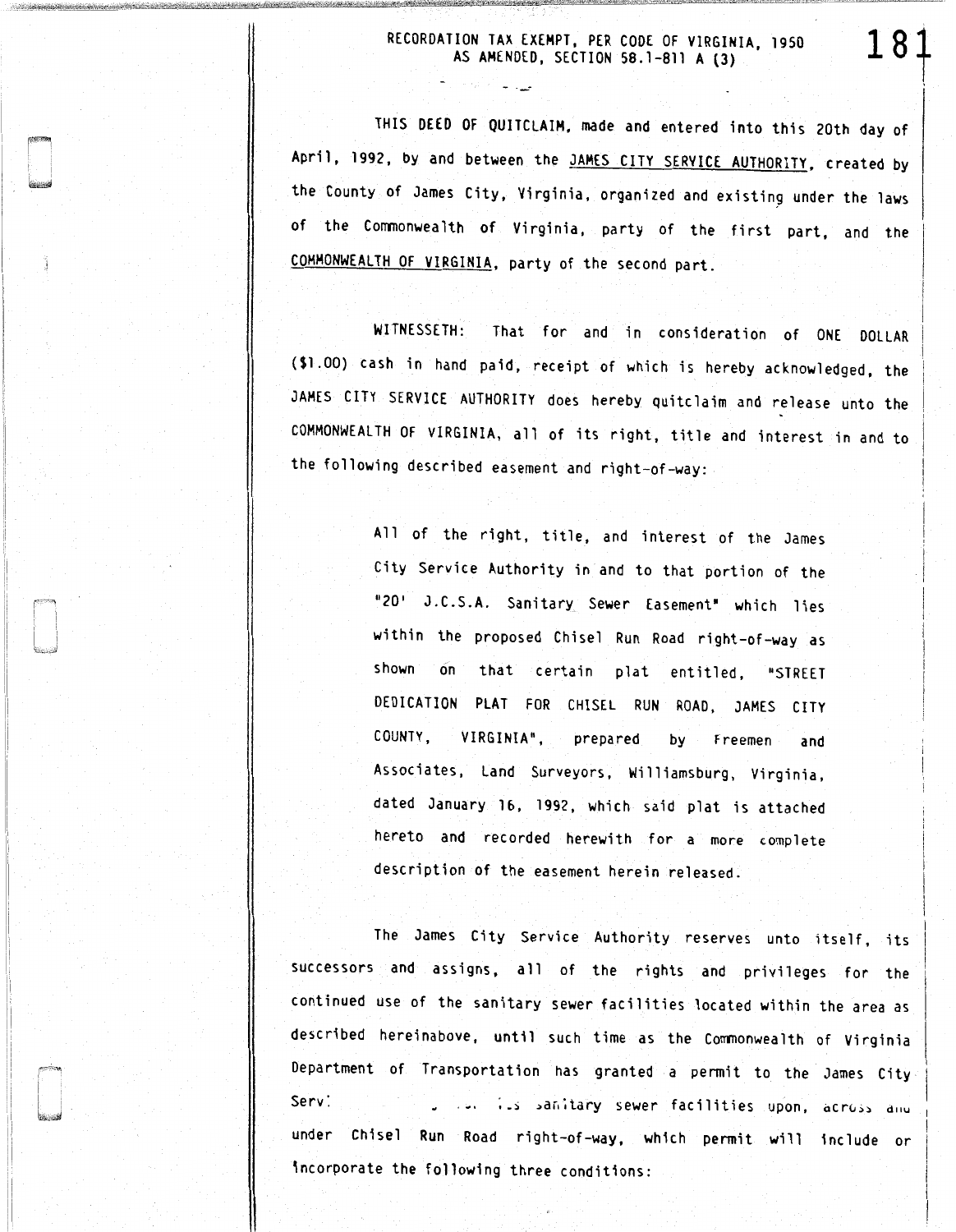**182** 

- (1) That the sanitary sewer facilities of the James City Service Authority may continue to occupy the Chisel Run Road right-of-way in their existing condition and location.
- (2) That the James City Service Authority wi 11 be responsible for such sanitary sewer facilities upon, across and under Chisel Run Road right-of-way and for any damages to persons or property resulting from the construction, operation or maintenance of such sanitary sewer facilities.
- (3) That if the Commonwealth of Virginia Department of Transportation should hereafter require, for its purposes, the James City Service Authority to alter, change, adjust or relocate its facilities upon, across or under Chisel Run Road right-of-way, the non-betterment cost of any such alteration, change, adjustment, or relocation will be the responsibility of the Commonwealth of Virginia Department of Transportation.

It is the intent of this Deed of Quitclaim to release and quitclaim all portions of said "20' J.C.S.A. Sanitary Sewer Easement" within the Chisel Run Road right-of-way and to preserve unto the James City Service Authority all rights, title and interest in and to said "20' J.C.S.A. Sanitary Sewer Easement" outside of the Chisel Run Road right-of-way, which was dedicated to the James City Service Authority by plat dated December 7, 1984, entitled "Chisel Run Subdivision, Section 3A, Old Town Farms, Inc., Owner/Developer, James City County, Virginia,• ,recorded in the Clerk's Office of the Circuit Court for James City County, Virginia, in Plat Book 40, Page 38.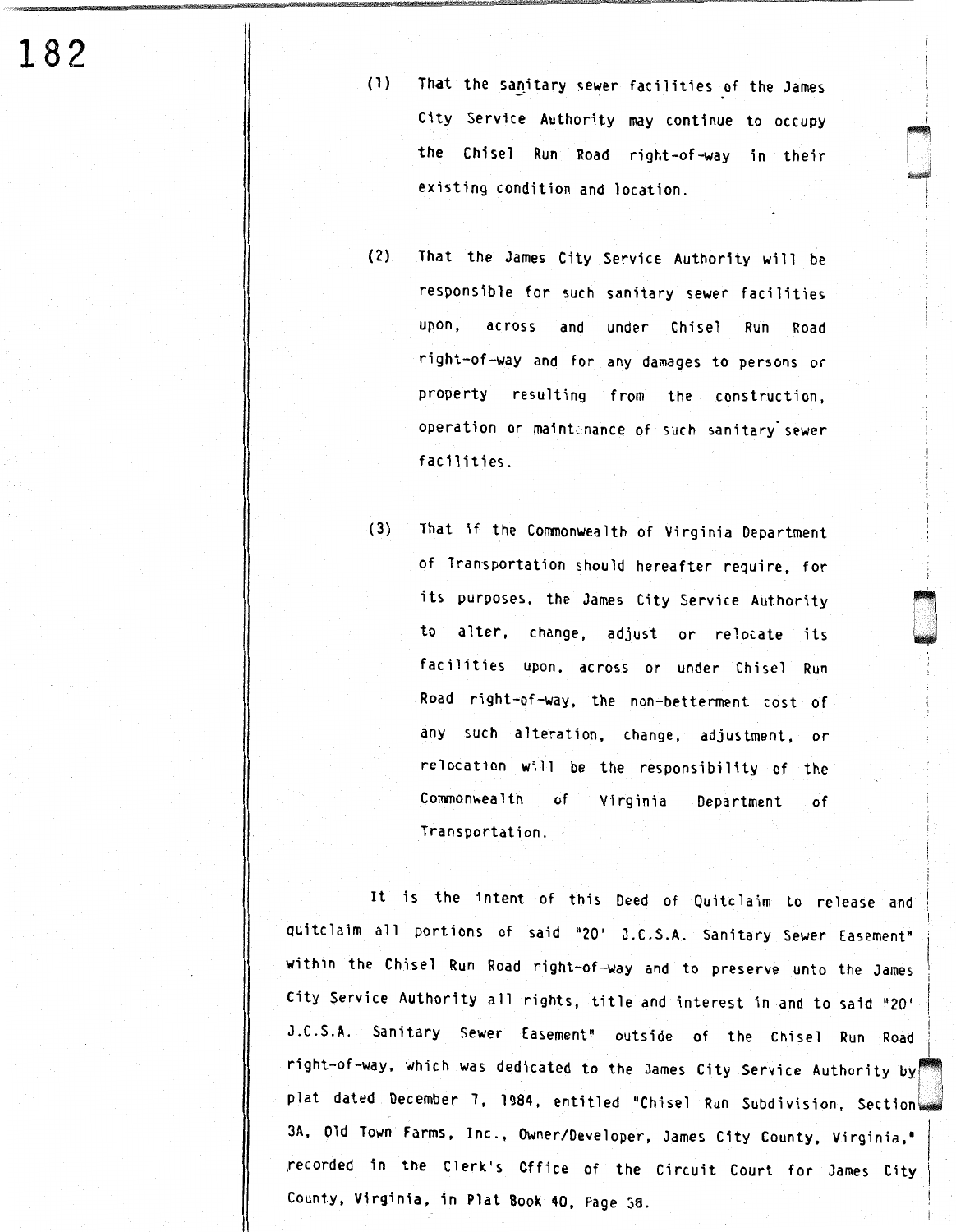WITNESS the following signatures and seals:

JAMES CITY SERVICE AUTHORITY 'Stewart U. Taylor AUTHORITY<br>*Laylan* (SEAL) (SEAL)

18

Chairman, Board of Directors

ATTEST: David B. Norman Secretary to the Board

STATE OF VIRGINIA

COUNTY OF JAMES CITY, to wit:

The foregoing instrument was acknowledged before me this  $2e^{\frac{t}{2}}$ day of  $Q$   $\mu$  , 1992, by Stewart U. Taylor and David B. Norman, Chairman and Secretary, respectfully, of the Board of Directors of the JAMES CITY SERVICE AUTHORITY.

Mau Len Smith

My commission expires on: February  $8,1993$ .

0766v

l **INTERNATIONAL**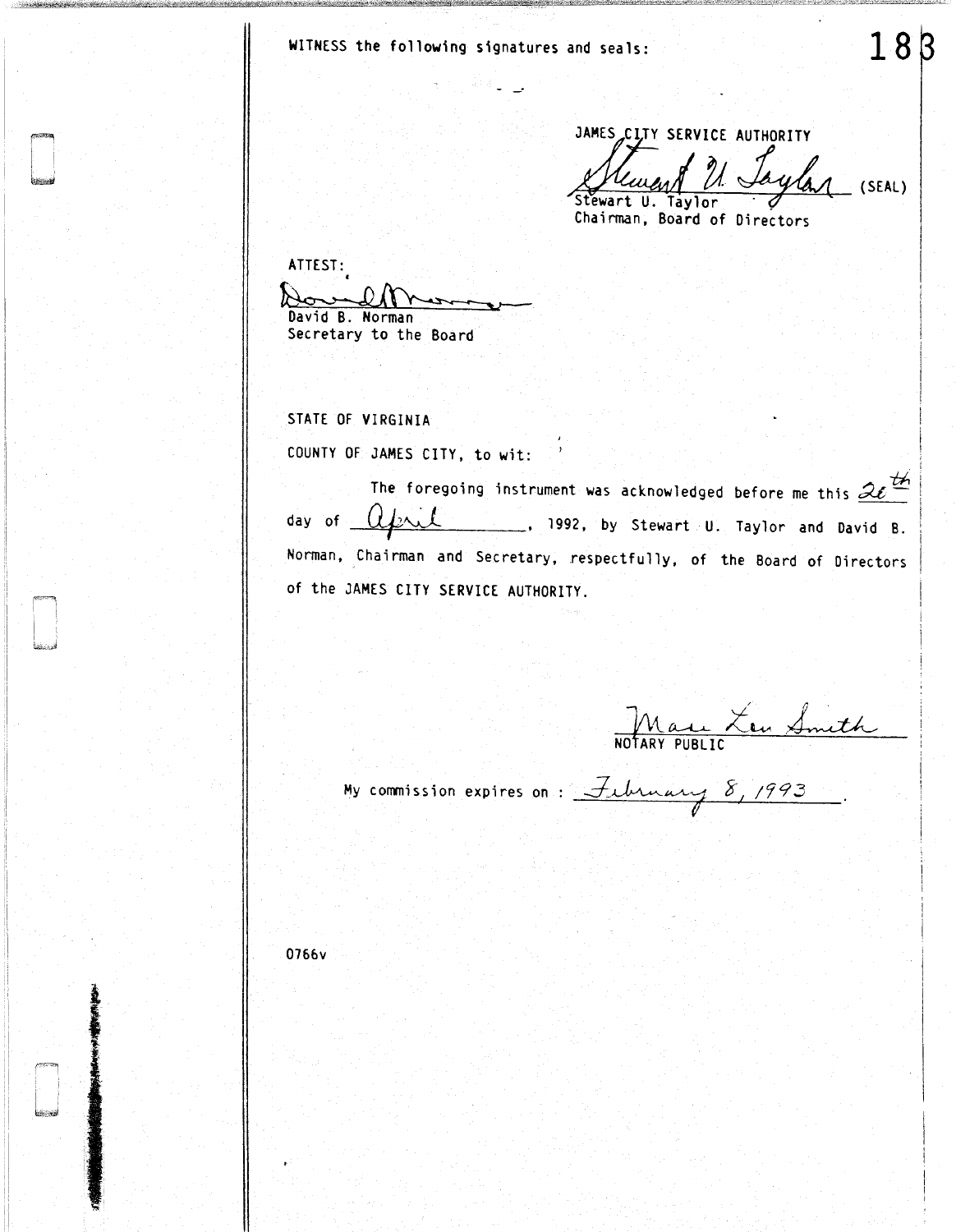RECORDA110N TAX EXEMPT PER CODE OF VIRGINIA, 1950, AS AMENDED, SECTION 58.1-811 A(3)

ت -

THIS DEED, made this 20th day of April, 1992, by and between JAMES CITY SERVICE AUTHORITY, created by the County of James City, Virginia, organized and existing under the laws of the Commonwealth of Virginia, hereinafter referred to as GRANTOR, and FORD'S COLONY COUNTRY CLUB, INC., A North Carolina Corporation, hereinafter referred to as GRANTEE:

WITNESSETH: that for and in consideration of the sum of TEN DOLLARS (\$10.00) cash in hand paid, and other good and valuable 1 consideration, the receipt of which is hereby acknowledged at and before the signing, sealing and delivery of this Deed, the said GRANTOR does hereby GRANT, BARGAIN, SELL and CONVEY, with SPECIAL WARRANTY AND ENGLISH COVENANTS OF TITLE, unto the said GRANTEE, the following described property, to-wit:

> All that certain lot, piece or parcel of land situate, lying and being in Powhatan Magisterial District, James City County, Virginia, containing 11,636 S.F. or 0.267 acres, shown and designated as "PARCEL 4" on that certain plat entitled, "PLAT OF PROPERTY LINE EXTINGUISHMENT OF PRACELS 2 AND 3 AND SUBDIVISION OF PARCEL 3 STANDING IN THE NAME OF FORD'S COLONY COUNTRY CLUB, INC., POWHATAN DISTRICT, JAMES CITY COUNTY, VIRGINIA,• dated September 26, 1989, made by AES, a professional corporation, Williamsburg, Virginia, which said plat is recorded in the Clerk's Office of the Circuit Court of James City County, Virginia, in Plat Book 51, Page 77, to which plat reference is hereby made for a more complete description of the property herein conveyed.

process<br>|-<br>| Headers

l

'

Being the same property as that conveyed by Ford's Colony Country Club, Inc., to the Grantor by Deed dated November 16, 1989, and recorded in the Clerk's Office of the C1rcu1t Court of James City County, V1rg1n1a, in Deed Book 460, Page 160.

**184**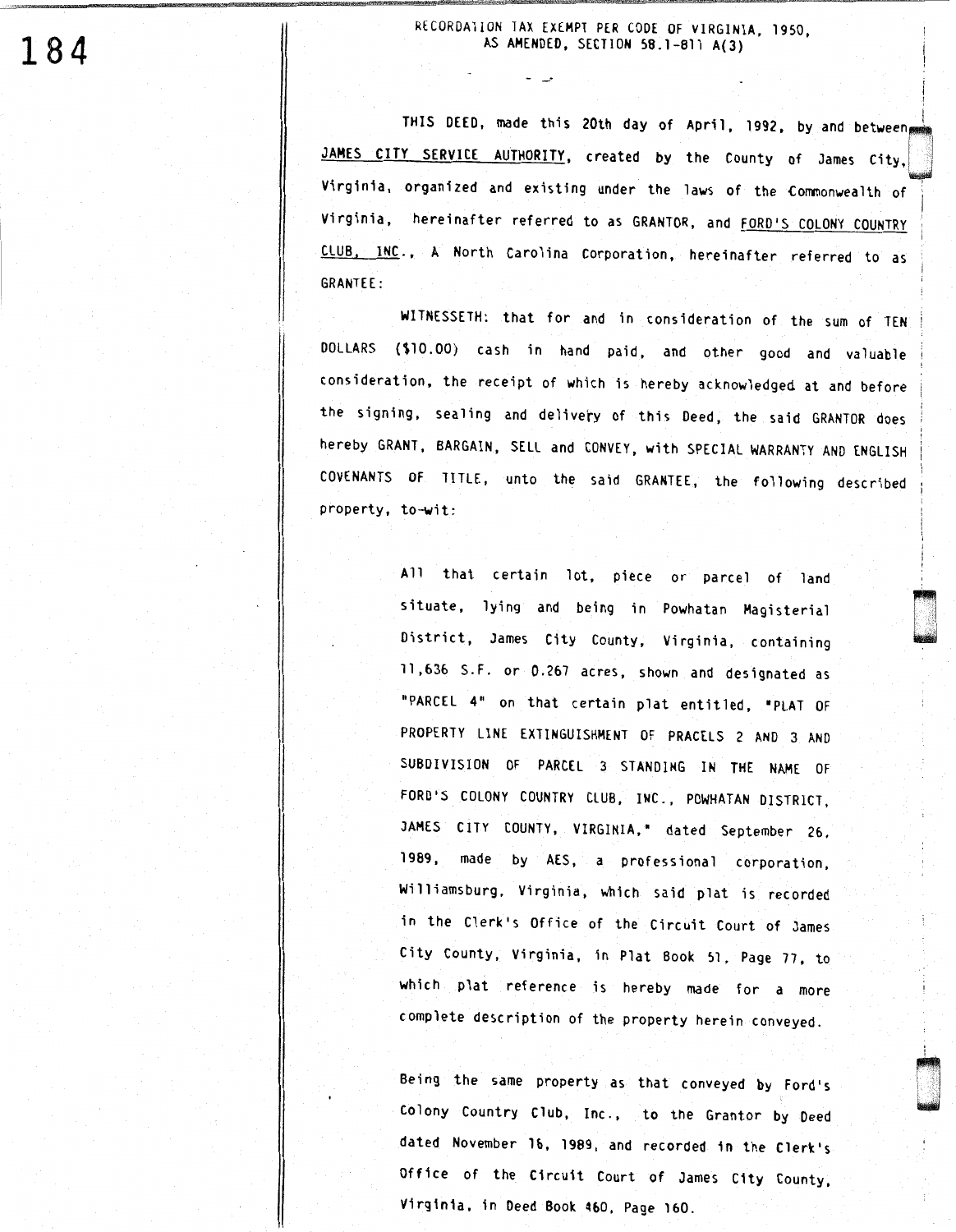WITNESS the following signatures and seals:

-·

JAMES CITY SERVICE AUTHORITY

-2-

Klemant U. Taylor (SEAL) Chairman, Board of Dir

ATTEST:

`<br>^ David B. Norman Secretary to the Board

STATE OF VIRGINIA

COUNTY OF JAMES CITY, to wit:

I. Max Len Smith, a Notary Public in and for the jurisdiction aforesaid, do hereby certify that Stewart U. Taylor and David B. Norman, Chairman and Secretary, respectively, of the James City Service Authority, Board of Directors, whose names are signed to the foregoing writing bearing date on the 20th day of April, 1992, have acknowledged the same before me in the jurisdiction aforesaid.

1992. GIVEN under my hand this  $\mathscr{D}\iota^{\underline{tr}}$  day of  $[\mathcal{R}\cancel{f}$ ril  $\mathbf{v}$ 

Marie Leu Smith

Hy commission expires on: February 8, 1993

2009V 0774v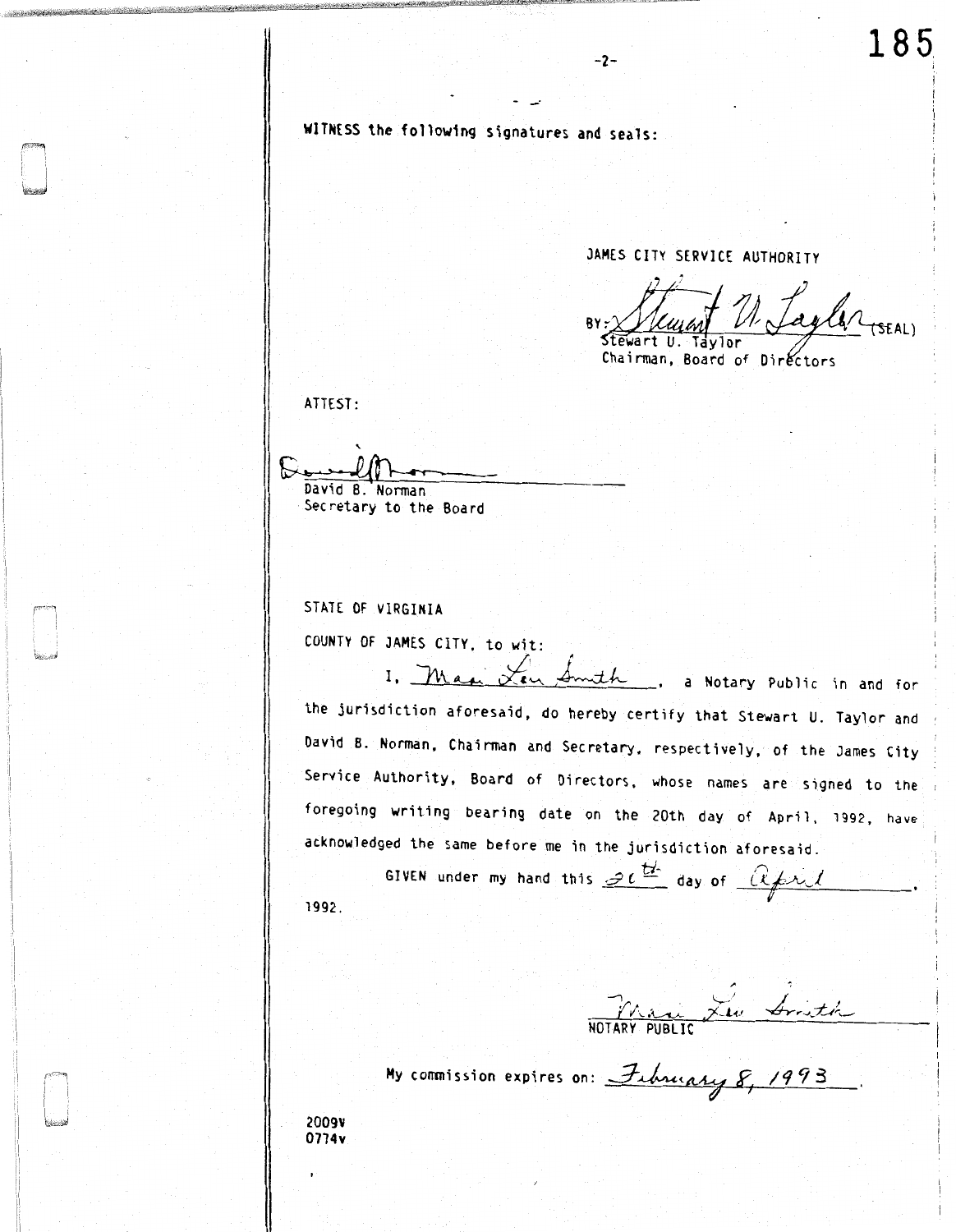# **186**

AT A REGULAR MEETING OF THE BOARD OF DIRECTORS OF THE JAMES CITY SERVICE AUTHORITY, JAMES CITY COUNTY, VIRGINIA, HELD ON THE lBTH DAY OF MAY, NINETEEN HUNDRED NINETY-TWO AT 1 :SS P.H. IN THE COUNTY GOVERNMENT CENTER BOARD ROOM, 101 MOUNTS BAY ROAD, JAMES CITY COUNTY, VIRGINIA.

A. ROLL CALL

Stewart U. Taylor, Chairman David L. Sisk, Vice Chairman Perry M. DePue, Jack D. Edwards Judith N. Knudson

Sanford B. Wanner, Deputy Secretary John E. McDonald, Treasurer Frank M. Morton, III, County Attorney Larry M. Foster, General Manager

### 8. WORK SESSION - FY 93 Budget

Staff and the Board discussed several aspects of the budget, and staff asked for consideration of an amendment to pay for a new State permit fee which would need to be incorporated in the Board's motion to approve.

 $\sim$ u

### c. MINUTES - April 20, 1992

Mr. Taylor asked if there were corrections or additions to the minutes.

Ms. Knudson made a motion to approve the minutes as presented.

The motion was approved by a unanimous voice vote.

D. BOARD CONSIDERATIONS

### 1. FY 1993 Budget Appropriation

Mr. Larry M. Foster, General Manager, requested approval of the FY 93 Budget Appropriation as discussed at the work session preceding this meeting.

Mr. Sisk made a motion to approve the budget resolution with amendment of reducing Capital Improvements Program, Capital Contingency line item by \$11,250 and increasing Water Fund Expenditures line item Capital Projects by \$11,250.

The motion was approved by a unanimous voice vote.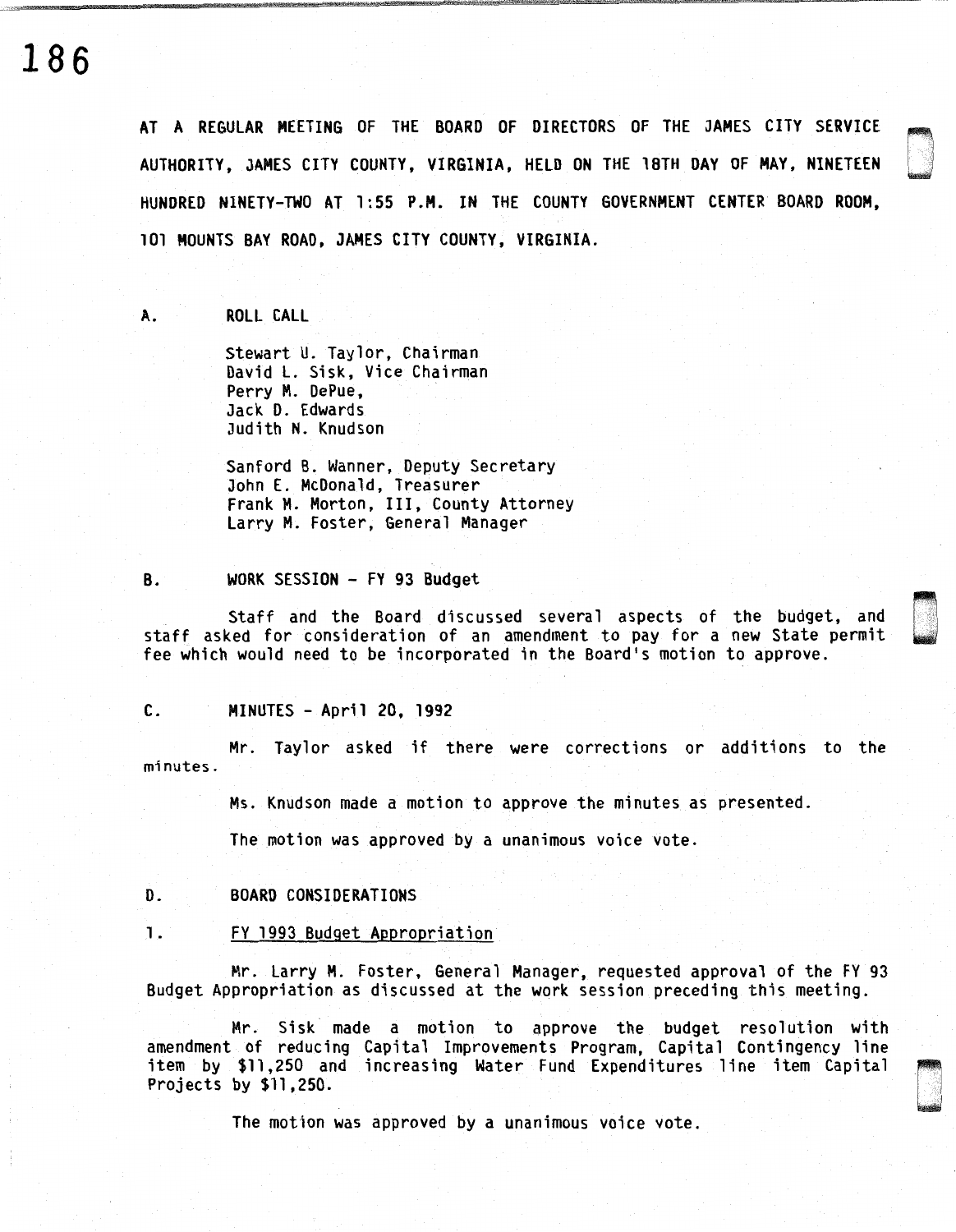## R E S 0 l U T I 0 N

-2-

### RESOLUTION OF APPROPRIATION

## JAMES CITY SERVICE AUTHORITY

- WHEREAS, the Secretary has prepared a proposed budget for the fiscal year beginning July 1, 1992, and ending June 30, 1993; and
- WHEREAS, the Board of Directors has considered said budget and does now propose to adopt the budget.
- NOW, THEREFORE, BE IT RESOLVED by the Board of Directors of the James City Service Authority, James City County, Virginia, that the following amounts are hereby adopted and appropriated for operations and activities in the amounts as shown below:

1. The following amounts are hereby appropriated in the Water Fund:

Water Fund - Revenues:

Service Charges

\$2.411.083

\$2.411.083

\$2.569.566

Water Fund - Expenditures:

| James City Service Authority   |             |
|--------------------------------|-------------|
| Administration, Operations and |             |
| Maintenance                    | \$1,608,341 |
| Capital Projects               | 797.742     |
| Interest Expense.              | 5.000       |
|                                |             |

2. The following amounts are hereby appropriated in the Sewer Fund:

Sewer Fund - Revenues:

Service Charges

Sewer Fund - Expenditures:

James City Service Authority Administration, Operations and Maintenance Interest Expense To Capital Projects \$1,979,937 40,000 549,629

\$2.569.566

3. That the following amounts are hereby appropriated for the funds as indicated below: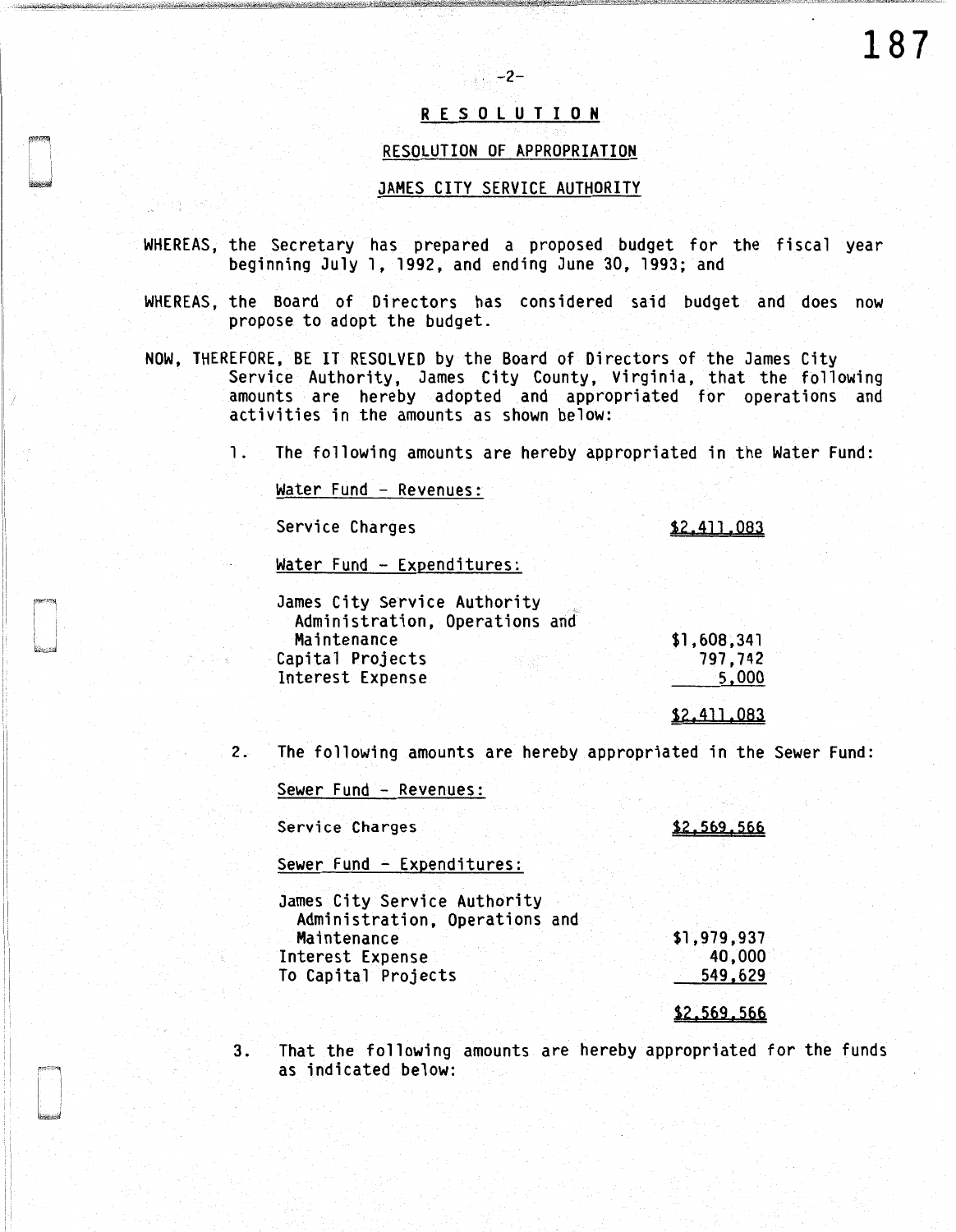## OPERATIONS/ADMINISTRATIVE FUND

| Revenues:                       |                    |
|---------------------------------|--------------------|
| Allocated to James City Service |                    |
| <b>Authority Funds</b>          | \$2,409,517        |
| Capital Improvement Projects    | 50,000             |
|                                 | \$2,459,517        |
| Expenditures:                   |                    |
| Personnel Expenses              | \$1,752,897        |
| Operating Expenses              | 686,120            |
| Capital Outlay                  | 20,500             |
|                                 |                    |
|                                 | \$2,459,517        |
| CAPITAL IMPROVEMENTS PROGRAM    |                    |
| <b>Revenues:</b>                |                    |
| Water Fund                      | 797,742<br>\$.     |
| Sewer Fund                      | 549,629            |
| Facility Charges                | 972,000            |
|                                 | <u>\$2,319,371</u> |
|                                 |                    |
| Expenditures:                   |                    |
| Water Supply/Reservoir          | \$1,560,000        |
| Water Distribution              | 115,000            |
| Wastewater Improvements         | 600,000            |
| Capital Contingency             | 44,371             |
| TOTAL                           | <u>\$2,319,371</u> |
|                                 |                    |

 $-3-$ 

### 2. Award of Contract - Kingspoint Sewage Pumping Station

Mr. Foster stated that the lowest responsive and responsible bidder for construction of the Kingspoint Sewage Pumping Station at the entrance of Kingspoint subdivision was George Nice and Sons. Staff recommended approval of the resolution.

The Board granted an audience to Mr. James Kearns, JOO Northpoint and Mr. and Mrs. R. T. Norris, 101 Northpoint.

Mr. Kearns requested that another site be located for the pumping station; reduction of the entrance driveway from 52 feet to 20 feet; and, delay of all construction until after June 15, 1992.

Mr. Norris stated that he preferred the pumping station be located on another lot owned by Mr. Boyd with access from Route 199.

Mr. Edwards made a motion to approve the resolution and asked staff to continue to work with Mr. Kearns and Mr. Norris. ~

The motion was approved by a unanimous voice vote.

de de la construction de la construction de la construction de la construction de la construction de la constr<br>De la construction de la construction de la construction de la construction de la construction de la construct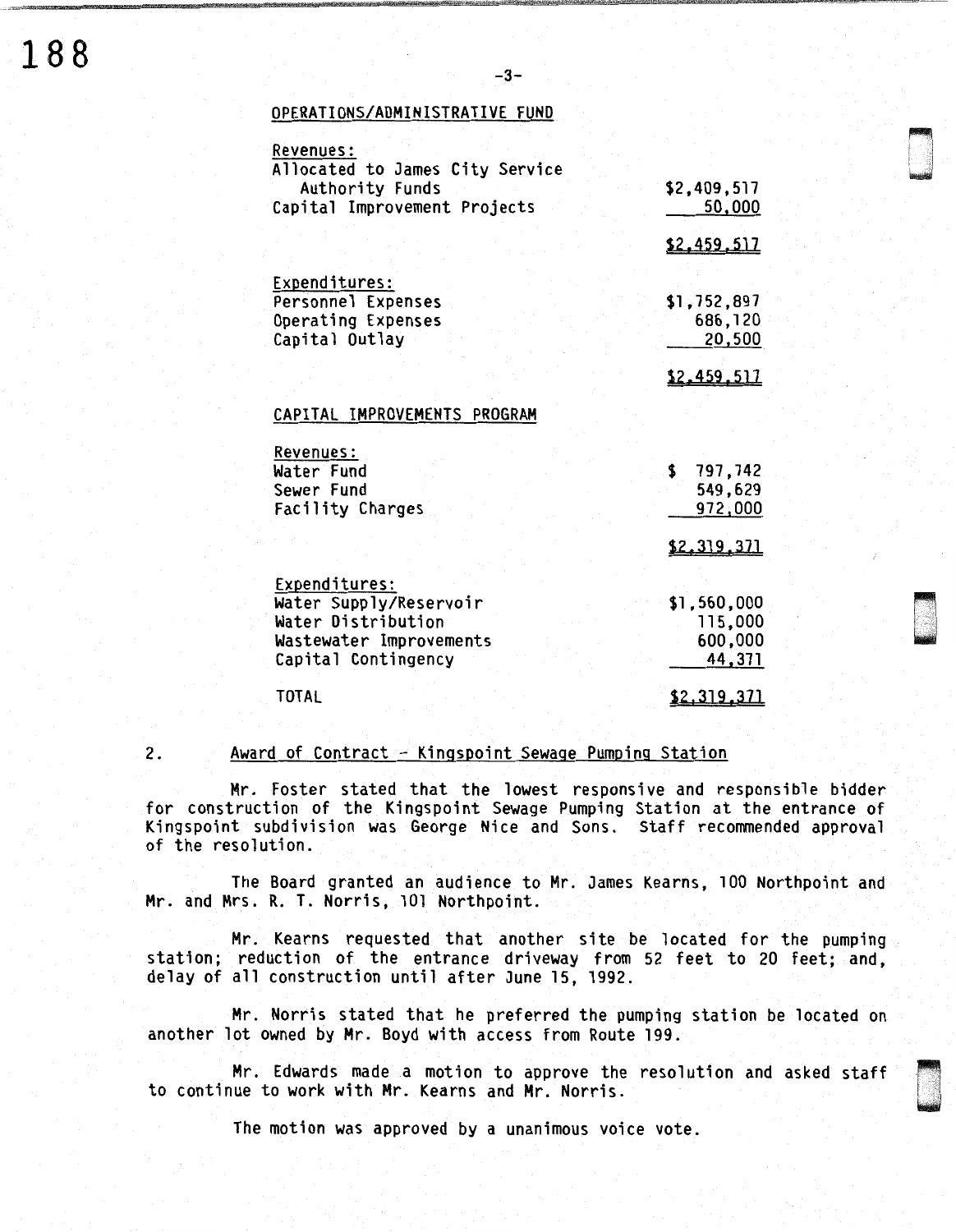## R E S 0 l U T I 0 N

 $-4-$ 

### CONTRACT FOR KINGSPOINT SEWAGE PUMPING STATION

- WHEREAS, the James City Service Authority publicly opened bids for the Kingspoint Sewage Pumping Station on April 20, 1992; and
- WHEREAS, it has been determined that the lowest responsive and responsible bid of \$119,980 was submitted by George Nice and Sons; and
- WHEREAS, funds are available in the James City Service Authority Capital Budget for this project.

NOW, THEREFORE, BE IT RESOLVED that the Board of Directors of the James City Service Authority, James City County, Virginia, hereby approves the award of a contract for the construction of the Kingspoint Sewage Pumping Station to George Nice and Sons, on the basis of their bid of \$119,980 and authorizes and directs the Secretary to the Board to execute a contract for this work.

## 3. Award of Contract - Pumping Stations 1-1 and 1-2

Mr. Foster stated that the lowest responsive and responsible bidder for renovation work at Pumping Stations 1-1 and 1-2 located along Powhatan Creek was Shoreline Contractors, Inc. Staff recommended approval of the resolution.

Mr. Sisk made a motion to approve the resolution.

The motion was approved by a unanimous voice vote.

## R E S 0 l U T I 0 N

## CONTRACT FOR RENOVATIONS OF PUMPING STATIONS 1-1 AND 1-2

- WHEREAS, the James City Service Authority publicly opened bids for the renovation of Pumping Stations 1-1 and 1-2 on April 20, 1992; and
- WHEREAS, it has been determined that the lowest responsive and responsible bid of \$179,300 was that submitted by Shoreline Contractors, Inc.; and
- WHEREAS, \$160,000 was approved in the James City Service Authority Capital Budget for this project. Additional funds are available in the Longhill Sewer Escrow Account.
- NOW, THEREFORE, BE IT RESOLVED that the Board of Directors of the James City Service Authority, James City County, Virginia, hereby approves the award of the contract for the renovation of Pumping Stations 1-1 and 1-2 to Shoreline Contractors, Inc., on the basis of their bid of \$179,300 and authorizes and directs the Secretary to the Board to execute a contract for this work.